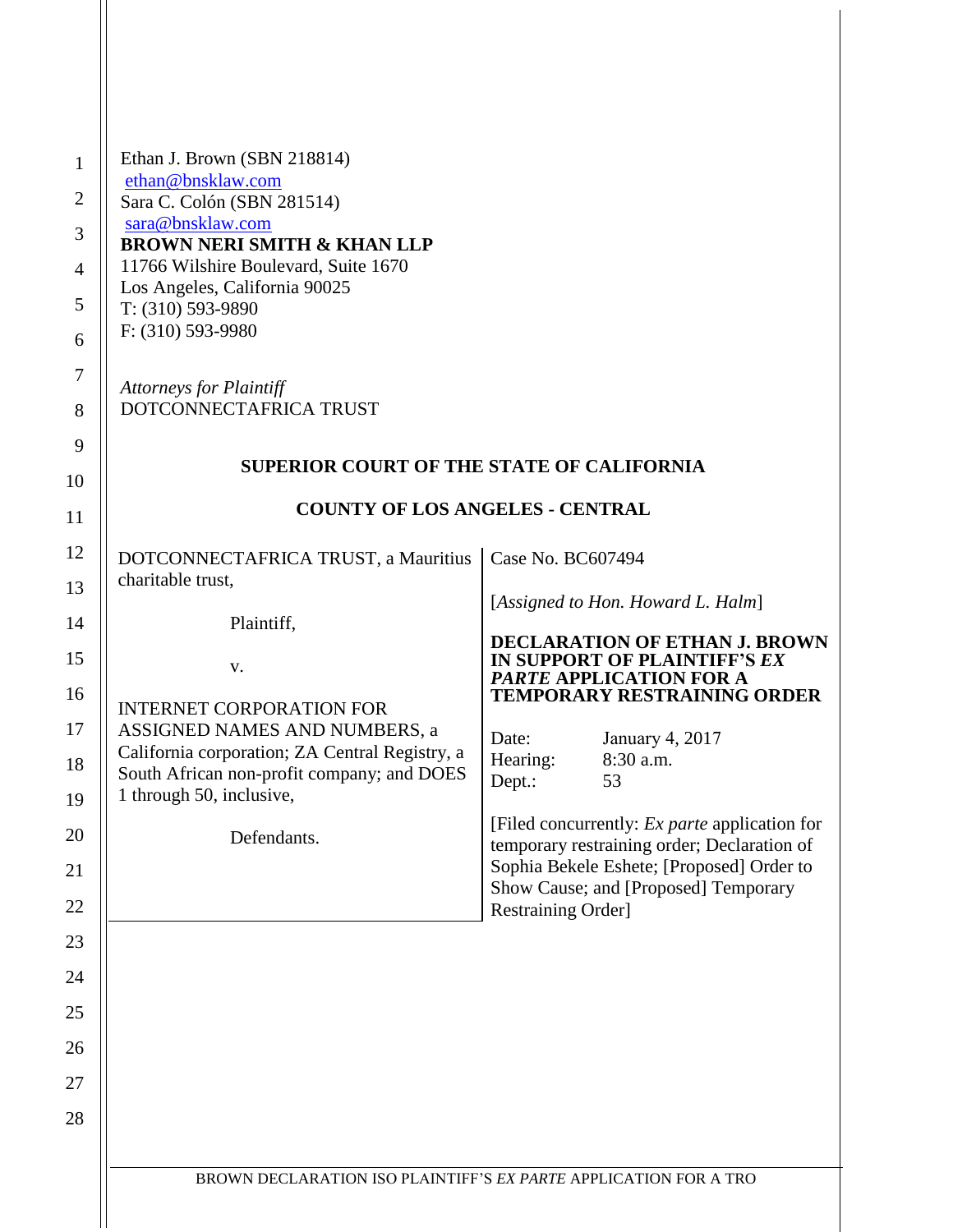## **DECLARATION OF ETHAN J. BROWN**

I Ethan J. Brown hereby declare as follows:

1. I am an attorney at law licensed to practice in California and a partner at the law firm of Brown, Neri, Smith, & Khan, LLP, counsel of record for Plaintiff DotConnectAfrica Trust ("DCA"). The matters referred to in this declaration are based upon my personal knowledge, and/or when reference documents, such documents were reviewed by me, and if called as a witness, I could and would testify competently thereto.

2. On February 23, 2016, I spoke to Jeffrey Levee, counsel of record for Defendant Internet Corporation for Assigned Names and Numbers ("ICANN"). I asked Mr. Levee for the status of ICANN's granting of the .Africa gTLD and informed Mr. Levee that DCA would be forced to move for injunctive relief absent assurance that .Africa would not be granted to another party during the pendency of the litigation. Mr. Levee failed to give any such assurance and instead reminded me that ICANN had denied DCA's application and stated that the board of ICANN could take action on .Africa at any time and that ICANN had a scheduled board meeting in Marrakesh, Morocco that would begin on March 5, 2016.

3. After Mr. LeVee failed to give any such assurance, DCA moved for and was granted injunctive relief by the Hon. R. Gary Klausner. A true and correct copy of the order granting DCA's *ex parte* application for a temporary restraining order is attached hereto as **Exhibit 1**.

4. DCA subsequently moved for, and was granted a preliminary injunction. Attached hereto as **Exhibit 2** is a true and correct copy of the order granting DCA's motion for a preliminary injunction.

5. Attached hereto as **Exhibit 3** is a true and correct copy of this Court's December 21, 2016, tentative order granting DCA's Motion for A Preliminary Injunction.

6. Attached hereto as **Exhibit 4** is a true and correct copy of this Court's December 22, 2016, minute order denying DCA's Motion for A Preliminary Injunction.

1

2

3

4

5

6

7

8

9

10

11

12

13

14

15

16